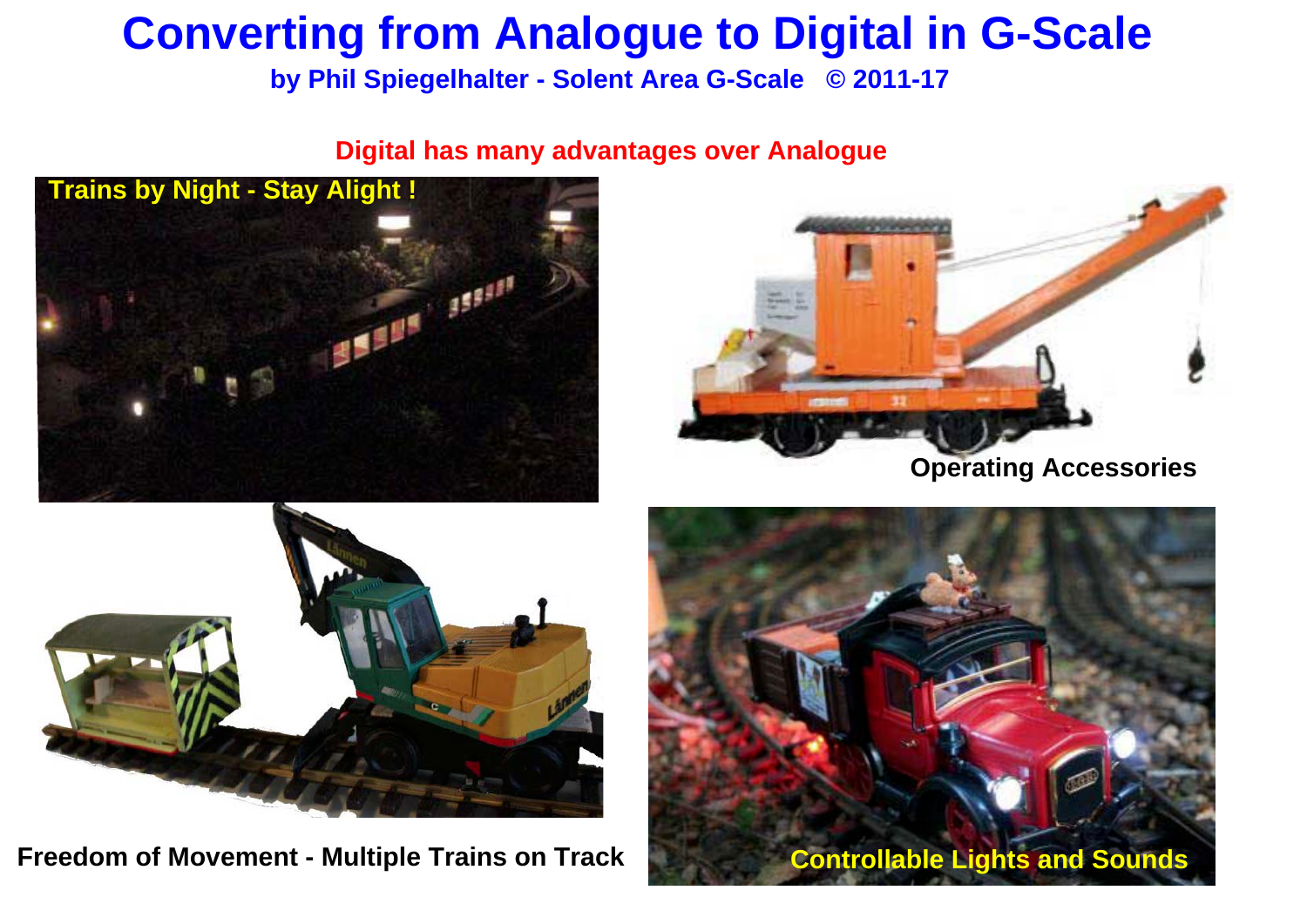**Analogue: Using Multiple Controllers - NOT RECOMMENDED ! UNLESS they are Unconnected Track Systems**

**ALTHOUGH often advocated to beginners for a Simple 2-Oval Layout with connecting crossover, this is NOT a good method!** DURING the transfer from 1 controller to the next, the speeds MUST be MATCHED, and the circuits become LINKED TOGETHER. **This CAN work with ancient 'basic' rheostat type controllers, but may damage electronic controllers, particularly pulse or feed back types.** 

**Analogue Control:** To have more than one loco on the layout at a time, a popular solution uses a set of *centrally-located* switches to pass a controller's output to *1 or more sections* of track. Locos may be isolated by switching both rails or just 1 with the other as a *common return*.



The 'layout wire' used was probably suitable for up to 1 Amp at low voltage, which was adequate because only 1 loco would be running in each section, and then only occasionally. If the track-voltage dropped under load, the controller could be turned up to compensate. If a short-circuit occurred, then the wiring was capable of carrying the increased current until a low-current cutout operated.



*If 'common return' is used, then each controller must be from a totally separate secondary winding! This excludes some 'multi-track' models from well-know suppliers - ALWAYS ASK to confirm suitability First!*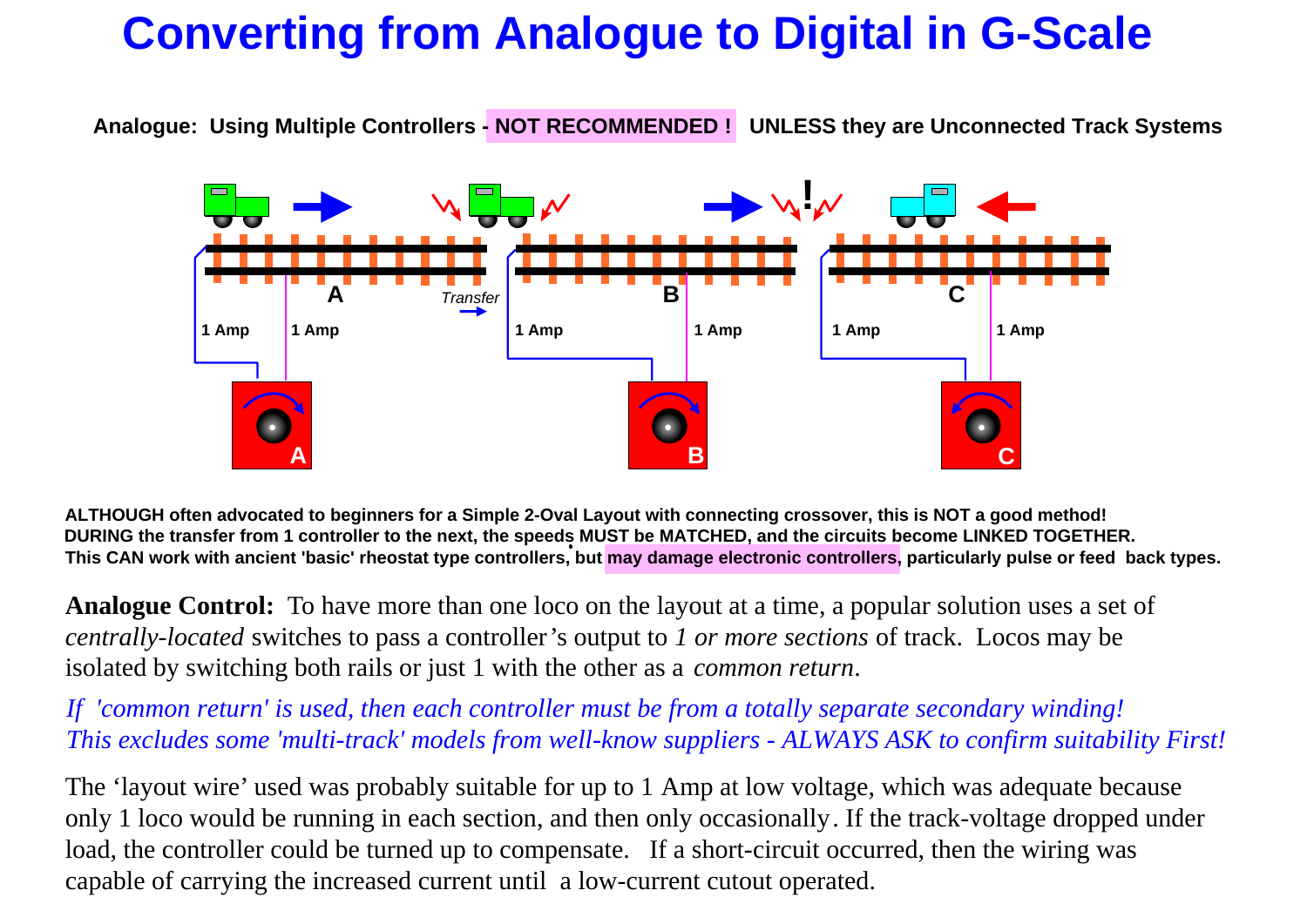**Analogue DC Control for Multiple Locomotives: ANY LOCO in Track Sections A and C will move together to the right**



**Note possibility of Increased current on 'common' wiring ( A + B + C )**

*On larger layouts, with several locos running, the combined current on the common-return conductor might increase considerably (the sum), or it might average out to zero, depending on the train directions. This is often overlooked by users. Common-return wiring, can also introduce other, interference, problems.*

*(With '3-rail/AC' such as Marklin H0 - which is still popular - Direction, as with DCC, is related to the LOCO because it is controlled on-board the locomotive (orginally by a direction-changeover relay, now electronically) This is also why many Continental Controllers/Users favour separate direction change switches, not centre-off.)*

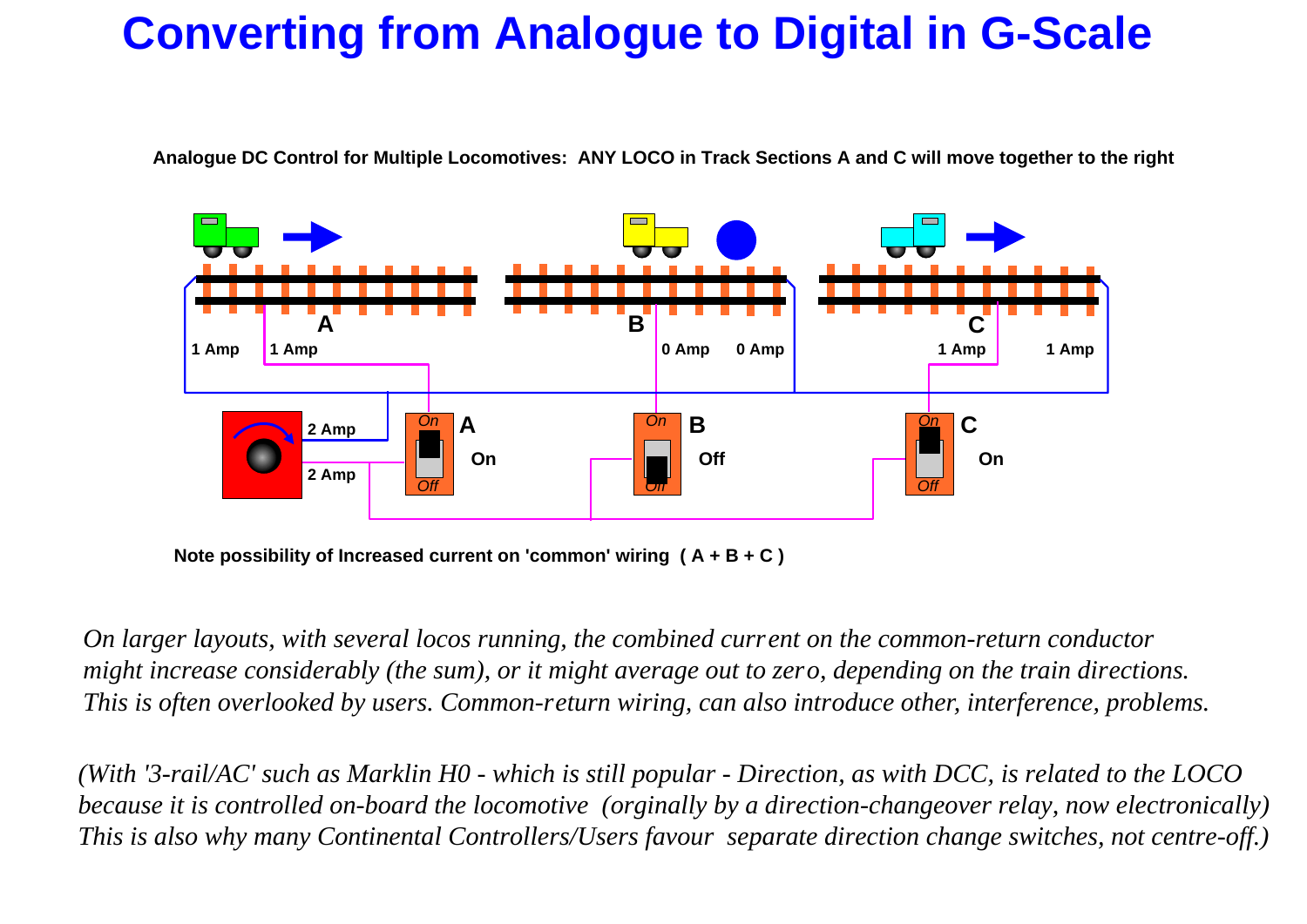**'Combining' Analogue and Digital Controlled Areas in a Layout IS Possible IF precautions are taken at the Transfer Points**

When converting to Digital-on-Track, there must be NO CONNECTION between Power Supplies! (The same can also apply when some electronic-analogue controllers are in use: Problem Avoidance!)





**If Metal-wheeled Rolling stock is used, the ENTIRE TRAIN must be able to fit inside the Changeover Section with room to spare!**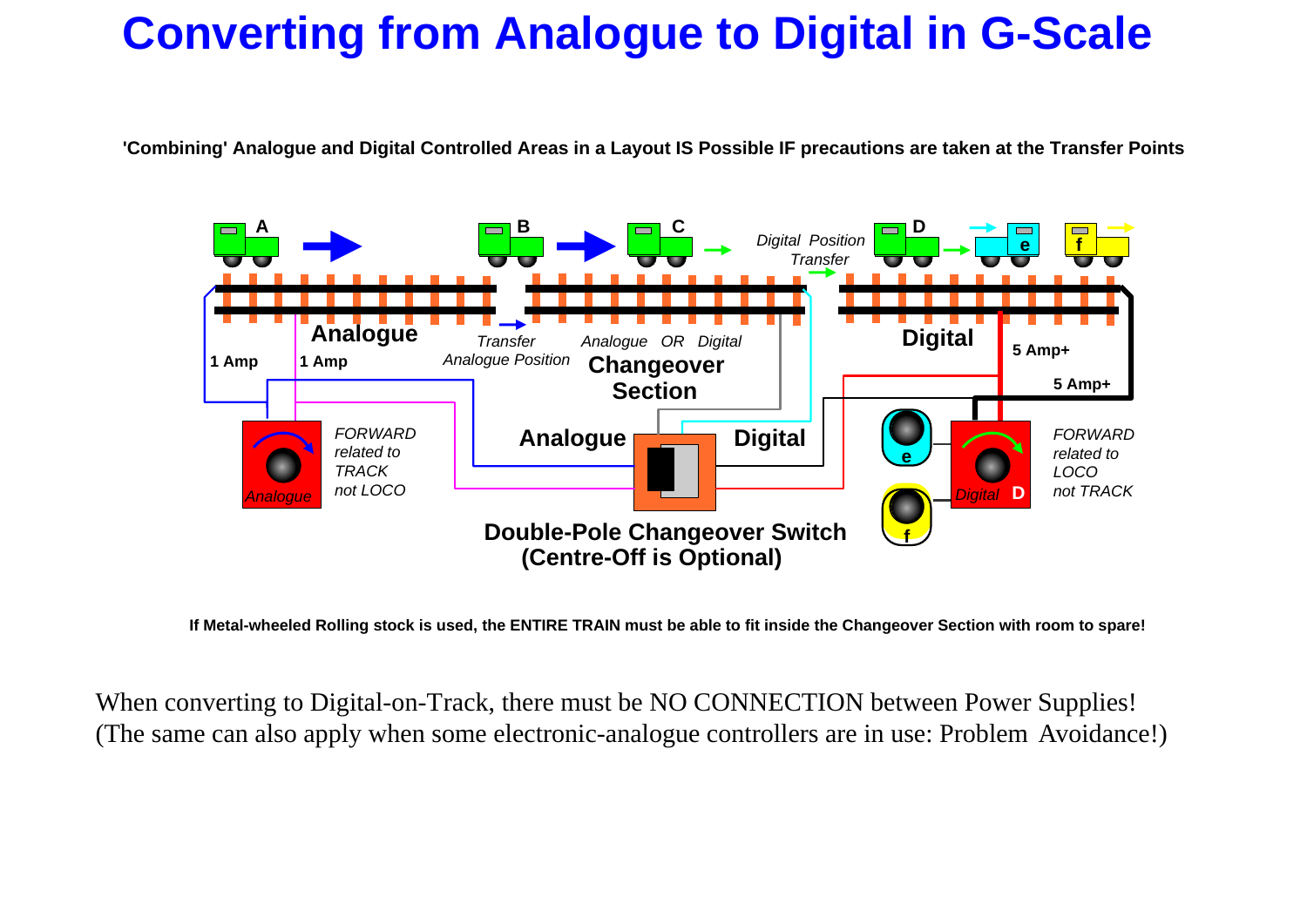### **Wiring for Digital**

Whilst, as an early advert (from H&M) once said: "Just 2-wires"-connected to the nearest track, is all that is *needed* to run a complete digital layout; there are advantages in using a few more, and of appropriate size. Once Digital, there is more likelihood of Sound and Lighting being used - even when a train is stationary . This, as well as the increased number of locos on the track, moving or not, increases current demand.



- 
- 
- 



**The Central Master provides Overall Short Circuit Protection - Lower Value Breakers may be used in sub-sections**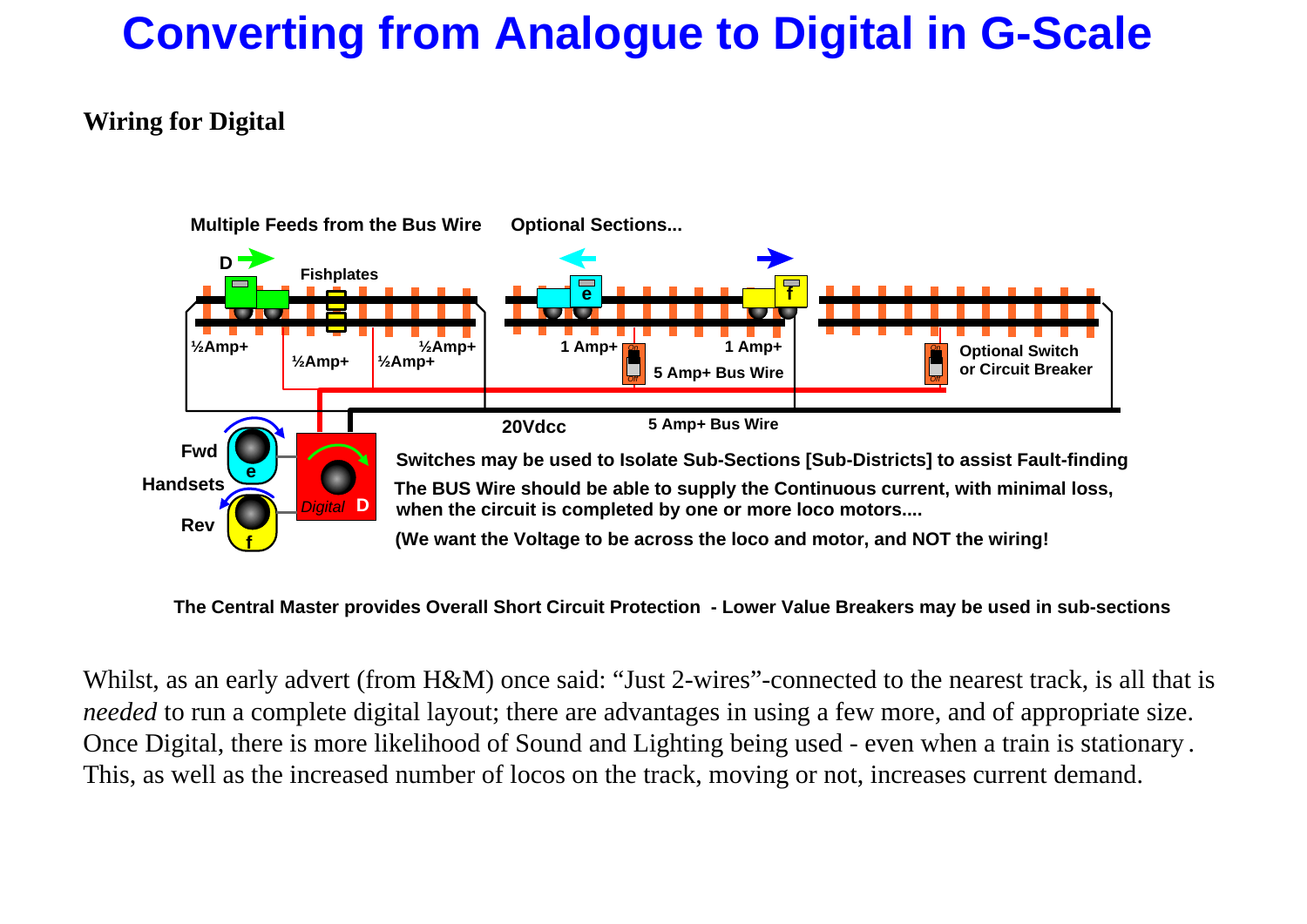### **Wiring for 5Amps+:**



**Voltage Drop with Distance, when under load (ie a current is flowing) at maximum continuous current**

The continuous output from the LGB MTS unit can be as high as 5A, or from Massoth and others, even higher! The track and/or wiring chosen should therefore be capable of *continuously* carrying that current, whilst still allowing the trains and accessories to operate normally. Ideally the voltage drop at the furthest part of the layout would only be about 1-2\*V under load, and on 'open days' that *will* be under full load! (When no current is flowing - such as when no trains are moving - there should be no voltage drop )

**\*Acceptable Track Voltage Drop in Normal Use?**

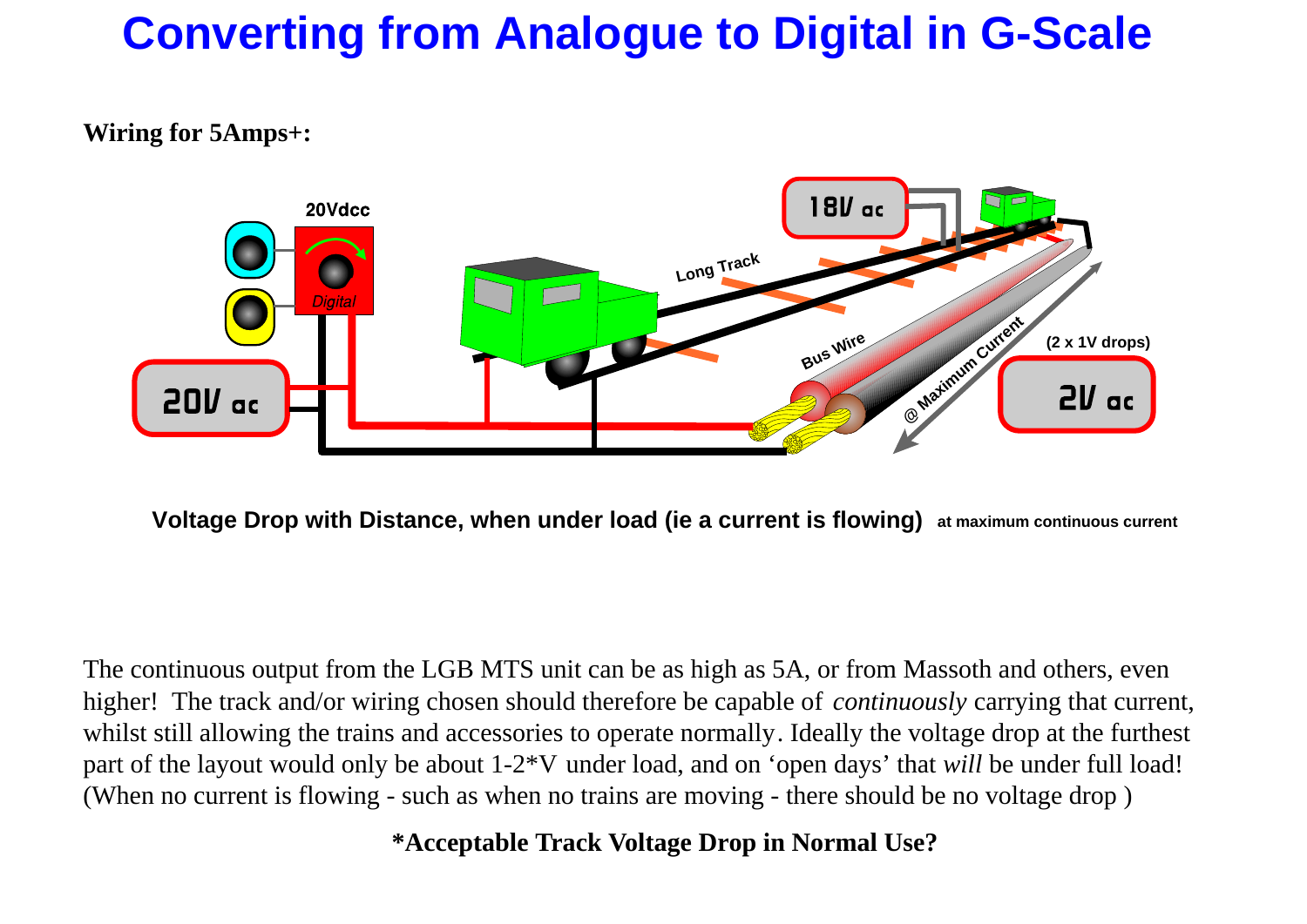### **\*Acceptable Track Voltage Drop in Normal Use?**

From V=IR Voltage Drop in circuit (V) = Continuous Maximum Current (I in Amps A) x Path Resistance (Ohms R or  $\Omega$ )

| <b>Controller Maximum Continuous Current</b> |          | <b>Maximum Path Resistance for 2V drop</b> |               |
|----------------------------------------------|----------|--------------------------------------------|---------------|
| 2.5A                                         | $R = VA$ | $2/2.5 = 1$                                | 0.8<br>ohms   |
| 3.2A                                         |          | $2/3.2=$                                   | $0.625$ ohms  |
| 5.0A                                         |          | $2/5.0=$                                   | ohms<br>(0.4) |
| 8.0A                                         |          | $2/8.0=$                                   | $0.25$ ohms   |
| 12A                                          |          | $2/12=$                                    | $0.167$ ohms  |

1-2V drop is acceptable in OO/HO, and 2V drop is assumed here for calculation at maximum loads:

Decoders 'start working' around 5-8V - as seen when a fitted loco is used on an analogue controller, and the sound system turns on just before the loco begins to move. This is an **absolute** minimum voltage ! In smaller gauges, the dcc track voltage is usually a constant 14-16V, but for G-Scale is notionally 20-22V.\* \*The current Marklin LGB controller in Starter Sets states 18V !

'Printing Note': Resistance, measured in ohms uses the Symbol Omega  $\Omega$  which may not print correctly Therefore 'R' is commonly used instead



 *Note that if the Controller is changed to one with a higher current rating, the maximum total resistance needs lowering*.

### *In practice, this voltage drop is difficult to measure, as many Digital Meters misread DCC's ac voltage!*

### *However, in an earlier article, I have shown how a suitable Digital Voltage Display can be made for <£5.00*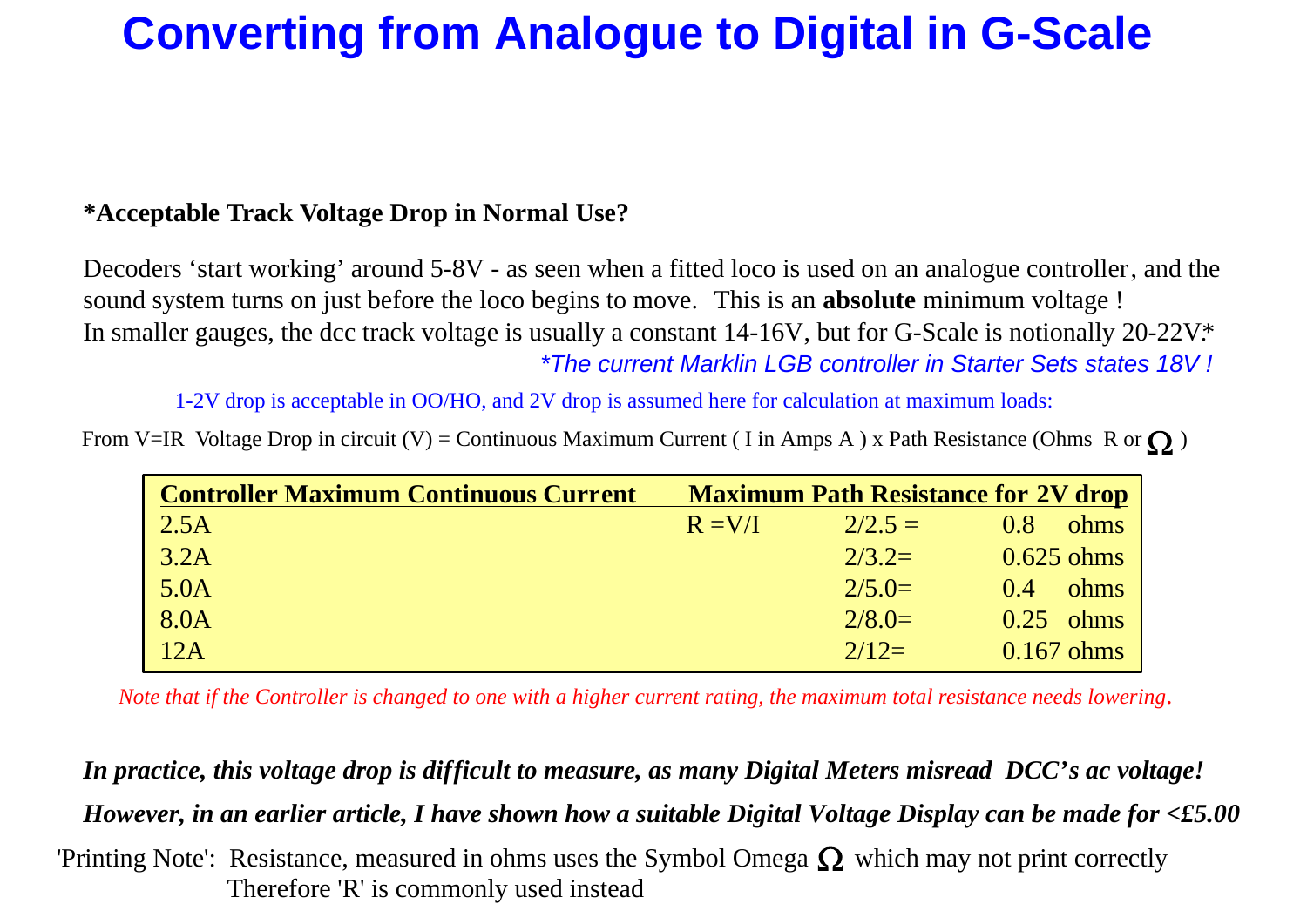### **Track Type**

In G-Scale the track choice is usually between Peco Nickel Silver Code\* 250, or LGB Brass Code 332: Brass is a better conductor, and Code332 also has the larger cross-sectional area. However, if Set-Track Rail is used, there may be joiners every 600mm, which will deteriorate over time. Massoth or similar clamped joiners will make firm connections which also facilitate adding connections from Bus-Wires every few metres or rail-lengths.



*For comparison: In N Gauge, Code\* 55 or 80 rail is popular, In OO/H0, Code 75, 83 or 100 is used. Nickel Silver rail is normal. Motor currents (per loco) range from ¼ - ½Amp, with Track Voltage 12-16V*

Wires may be described by their diameter, cross-section or a 'current rating' for a specified use... Confusion is experienced with references to 'swg' (standard wire gauge) or awg (american wire gauge) for which a look-up table is needed! Diameter or Area may be measured in old Imperial units or Metric.



### **Bus Solution**

A suitable Copper-Cable-Pair placed alongside the running track, and connected to it at *frequent* intervals will help meet the requirements. There is NO single answer for the 'correct' size, as it depends on the distances involved, and the type of track used. The answer is met if *both* the *minimal-voltage-drop-under load* condition and the 'Short Circuit test', *described later*, are met. (Their calculated results are similar).

### **Wire Ratings**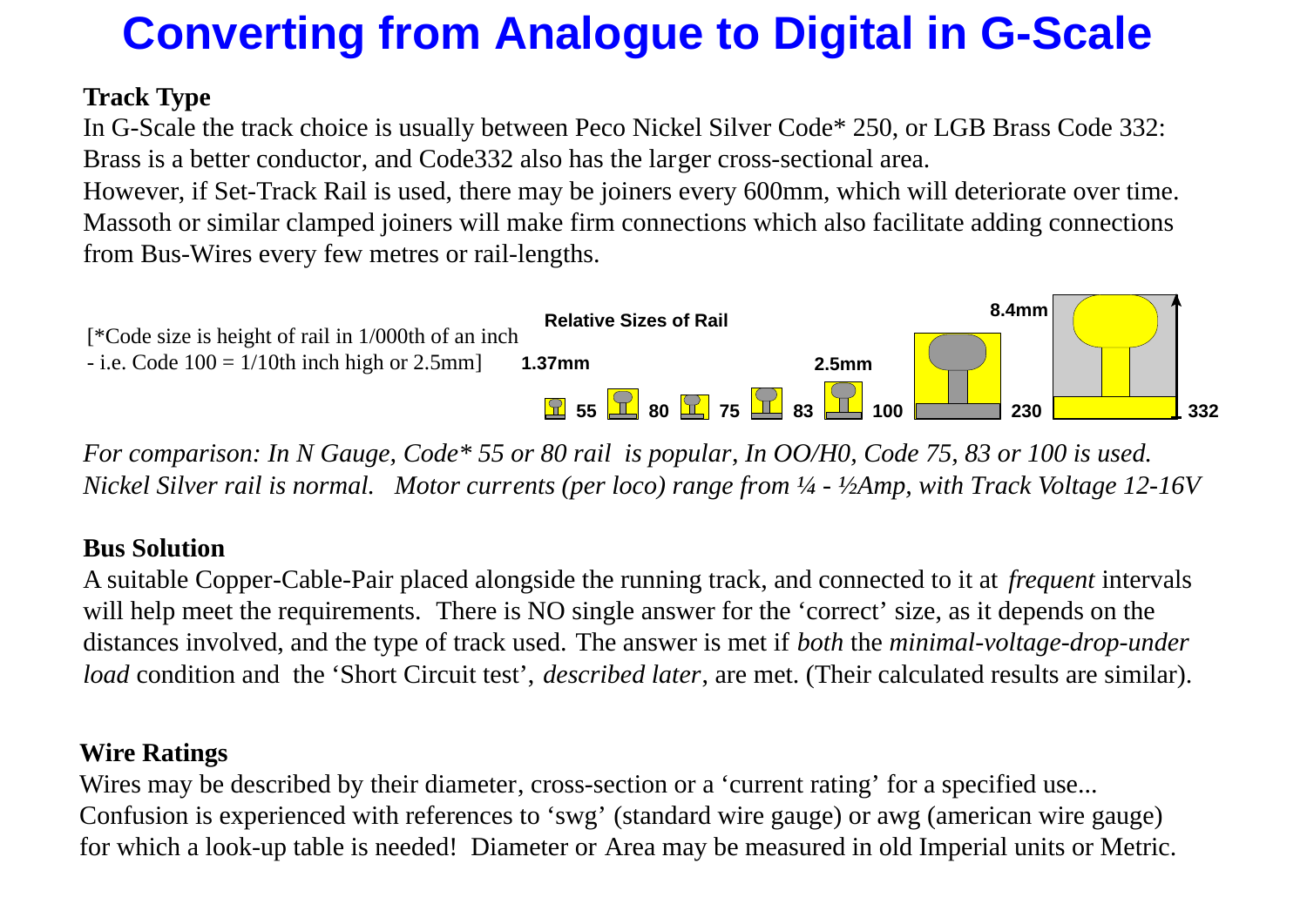Mains Cable of '3A','6A','13A','15A' ratings are often seen, and refer to *safe-continuous-use* when buried in Plaster Walls as household wiring getting heated to 60C with the voltage drops involved... For 230Vac use (UK/EU)  $3A = 0.5$ mm<sup>2</sup>,  $6A = 0.75$ mm<sup>2</sup> 13A= 1.25mm<sup>2</sup> are standard flex sizes. CARE should be taken wherever 'Mains' type cables are used for 'non-mains-voltage' applications to AVOID POTENTIAL CONFUSION ! [i.e.: DON'T MIX - and Mains Cable *outside* should be Protected]

An alternative is 'Low Voltage' (e.g. 60Vmax) figure-of-eight twinflex in Red & Black, or White & Black such as Maplin's 'Power Cable' (Red&Black) '6A' 0.57mm<sup>2</sup>, 10A 0.79mm<sup>2</sup>, 15A 1.19mm<sup>2</sup> or 20A 2.12mm<sup>2</sup> or Black & White 15A 'Loudspeaker Cable' of 1.32mm<sup>2</sup>. Search the internet for automotive-part suppliers.



**Automotive Low Voltage Wiring is available in Multiple Colours with high current ratings Multistrand wire is Flexible and less likely to break under vibration or movement Caution: Mains Cabling! Avoid Potential ConfusionALL cables are usually 'less than half price' if bought as complete reels of 25m / 50m / 100m**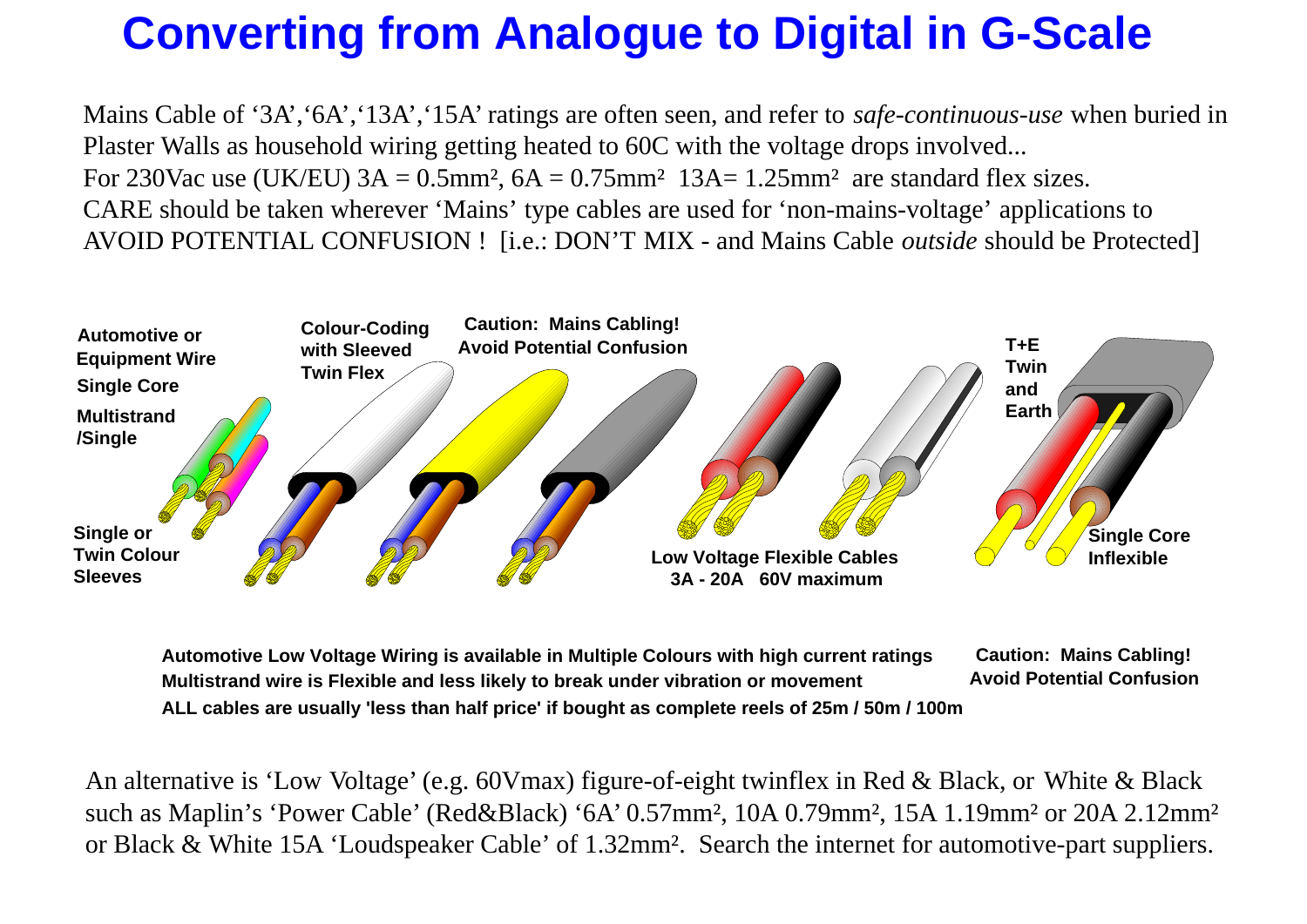**The Short Circuit - Safety Test**

### **The 'SHORT CIRCUIT' Test**



**Total Voltage drop within track and/ or wiring - Greater than Maximum Continuous Current**

The larger the layout, and therefore lengths involved, the larger the cable needs to be, to keep the resistance down and the Short-circuit Protection OK.

*Smaller flexible / single core cables may be used for the final short links to the track from the bus wires*.

Parallel busses may be used to increase capacity, and there is no need to add 'terminations'; the track itself may produce even more parallel paths for the track current, and locos add a variety of loads across the track.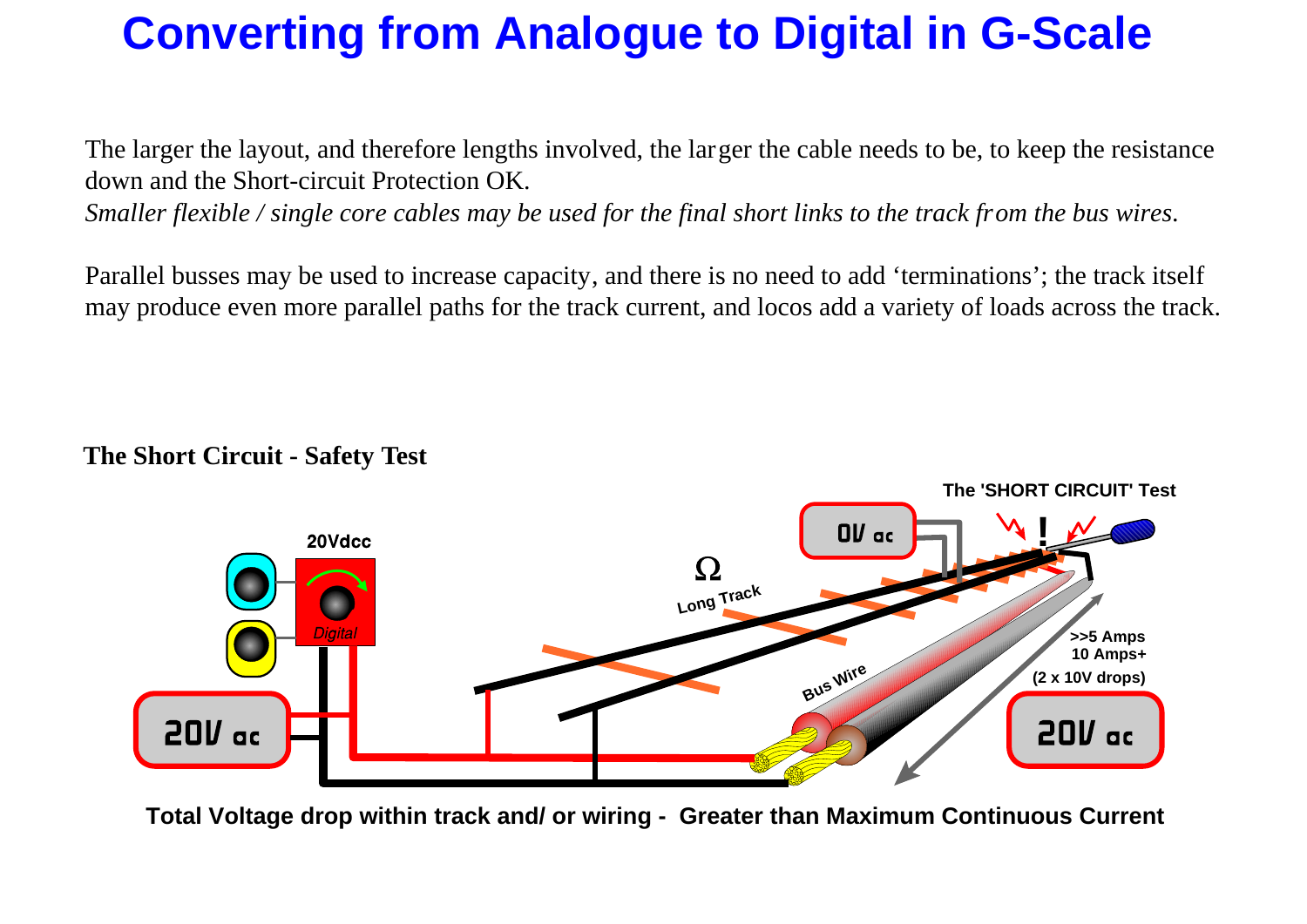*At 20 Volts (G-scale dcc) for more than 5 Amps to flow, the total resistance must be less than 4ohms.* For a Massoth-system set to 8 Amps, then from  $R = V/I$ : 20/8 = <2.5 ohms, or 12 Amps: 20/12 = < 1<sup>2</sup>/<sub>3</sub> ohms. To ensure fast triggering of the *overload protection* - ensure that double the maximum continuous current can flow.

Note that if the Controller is changed to one with a higher current rating, the maximum total resistance needs lowering.  *The short-cir cuit resistance can easily be measured with any Multimeter/Ohmmeter when the power is off.*

|       |           |           | <b>Controller Limit (A) Full Load 2V drop Resistance</b> |                               |                           | 'Short Detect' G:20Vdcc @ 2x max OO:16V@2x max |
|-------|-----------|-----------|----------------------------------------------------------|-------------------------------|---------------------------|------------------------------------------------|
| 2.5A  | $R = V/I$ | $2/2.5 =$ | <b>ohms</b><br>0.8                                       | $V=IR: R=V/I$ = 20/I = 4 ohms |                           | $3.2 \text{ ohms}$                             |
| 3.2A  |           | $2/3.2 =$ | $0.625$ ohms                                             | $V=IR:R=V/I$                  | $= 20/I$ = 3 ohms         | $2.5 \text{ ohms}$                             |
| 5.0A  |           | $2/5.0 =$ | $0.4$ ohms                                               | $V=IR:R=V/$                   | $= 20/1 = 2 \text{ ohms}$ | $1.6 \text{ ohms}$                             |
| 8.0A  |           | $2/8.0 =$ | $0.25$ ohms                                              | $V=IR:R=V/$                   | $= 20/1 = 1.25$ ohm       | $1.0 \text{ ohms}$                             |
| 12.0A |           | $2/12 =$  | $0.167$ ohms                                             | $V=IR: R=V/{}_{I}$            | $\vert$ = 20/I = 0.8 ohm  | $0.6$ ohm                                      |

If a metal object links the rails anywhere on the track, then a large current will try to flow - limited only by the power supply and layout wiring. You WANT a large current to flow! - at least enough to quickly trigger the protective cutout ( in *milli*-seconds) **before** damage occurs. *Despite popular myth - it is unlikely that any of the extra short-circuit would flow through your locomotive (inc. decoder) unless the fault originated inside the loco - such as by faulty reassembly or decoder fitting.*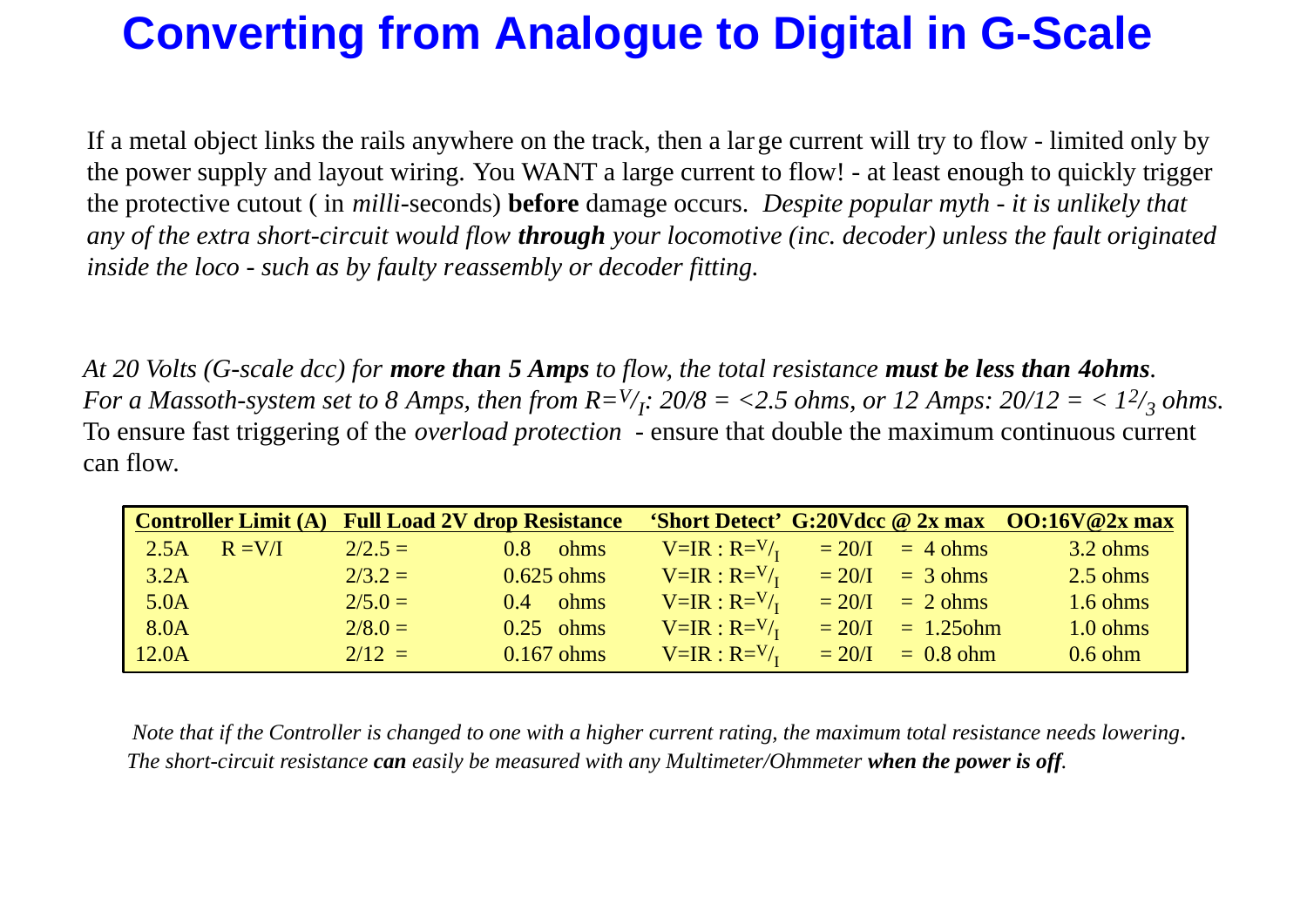### **All-for One, and One-for All?**

A major problem in the garden is ensuring sufficient current capability to all parts of the track, the idea of splitting it into sections, 'as analogue' may seem contrary to good practice. However; dividing the layout into broad geographical or other easily-separated areas of the layout, is a useful technique for providing *more total power*, with easier fault-finding and *lower fault/maximum currents* in any individual section.

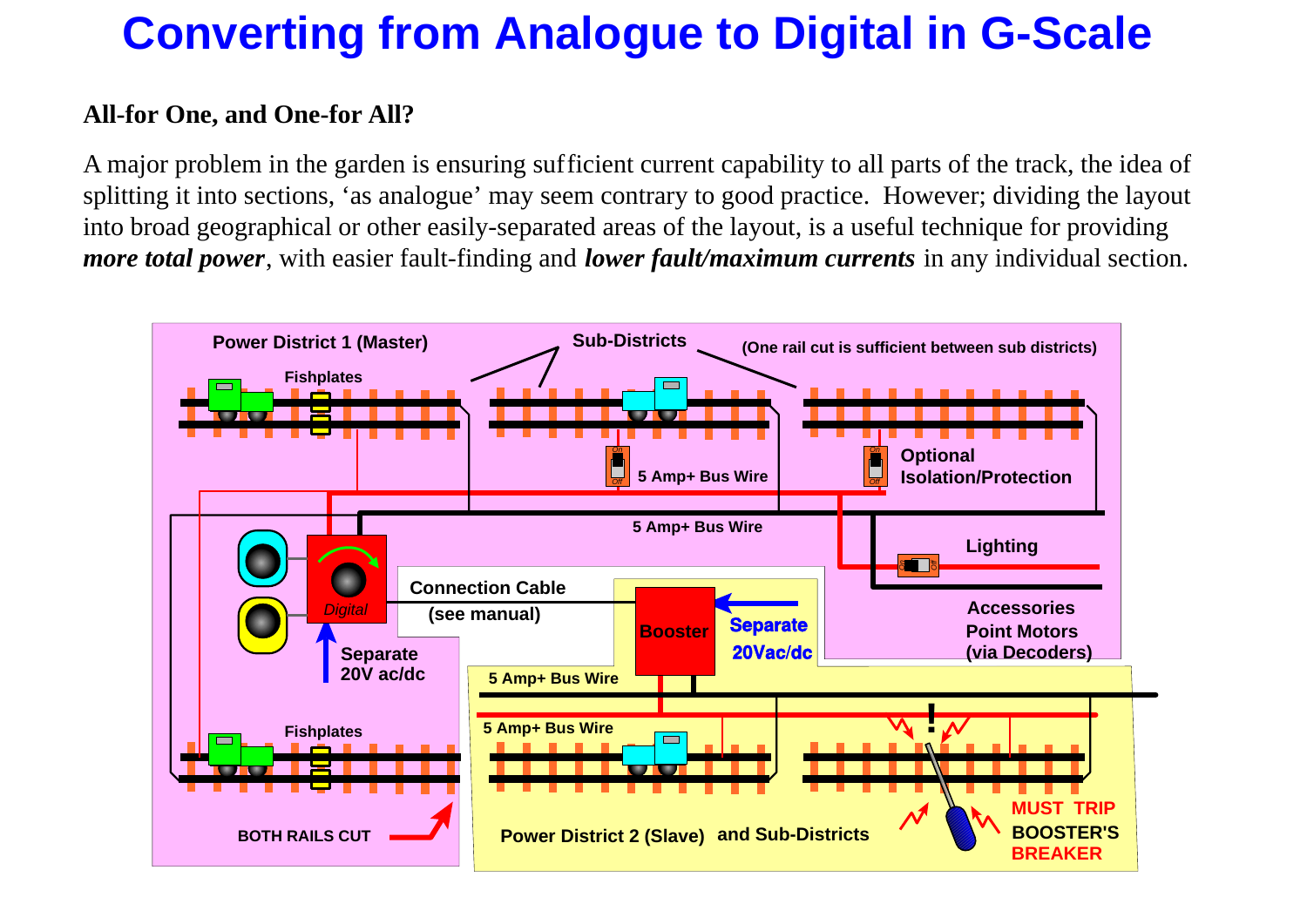The US-originated names used are a **Power District** - for the area supplied by the Central Master or a Booster and then **Sub-Districts** for further divisions. Both Power Districts and Sub-Districts may have isolating switches for easy fault-finding, and/or be protected by circuit breakers with lower individual limits. 'Boosters' power *additional* Power Districts, and they take their DCC signal from the Central Master Unit. **Both rails** must be cut at the boundary between **Power Districts**, and *totally separate* power supplies used to power *each* Booster and Central Master Unit, or damage will result when a metal wheel links them.

### **Power Supplies for Boosters Central Master Units: AC/DC**

A Booster, such as Bachmann's, can be used with *any* DCC source, and adjusted from 12 to 22V for N, OO or G scale - upto a maximum of 10A. It is delivered with its own Power Supply. EC regulations now require 'Train Sets' [except existing factory stocks] to be delivered with modern efficient Switched Mode Power Supplies instead of heavy and inefficient transformers. Their output is usually low-voltage DC instead of AC; but Central Units such as the LGB range accept either AC or DC inputs (refer to manuals)

*Marklin / LGB have revised their controller designs in current production to operate from DC inputs... therefore allowing Energy-efficient SMPS to be used: these are also lighter and cheaper to post / deliver. Old, unused transformers contain a lot of copper which can be recycled.*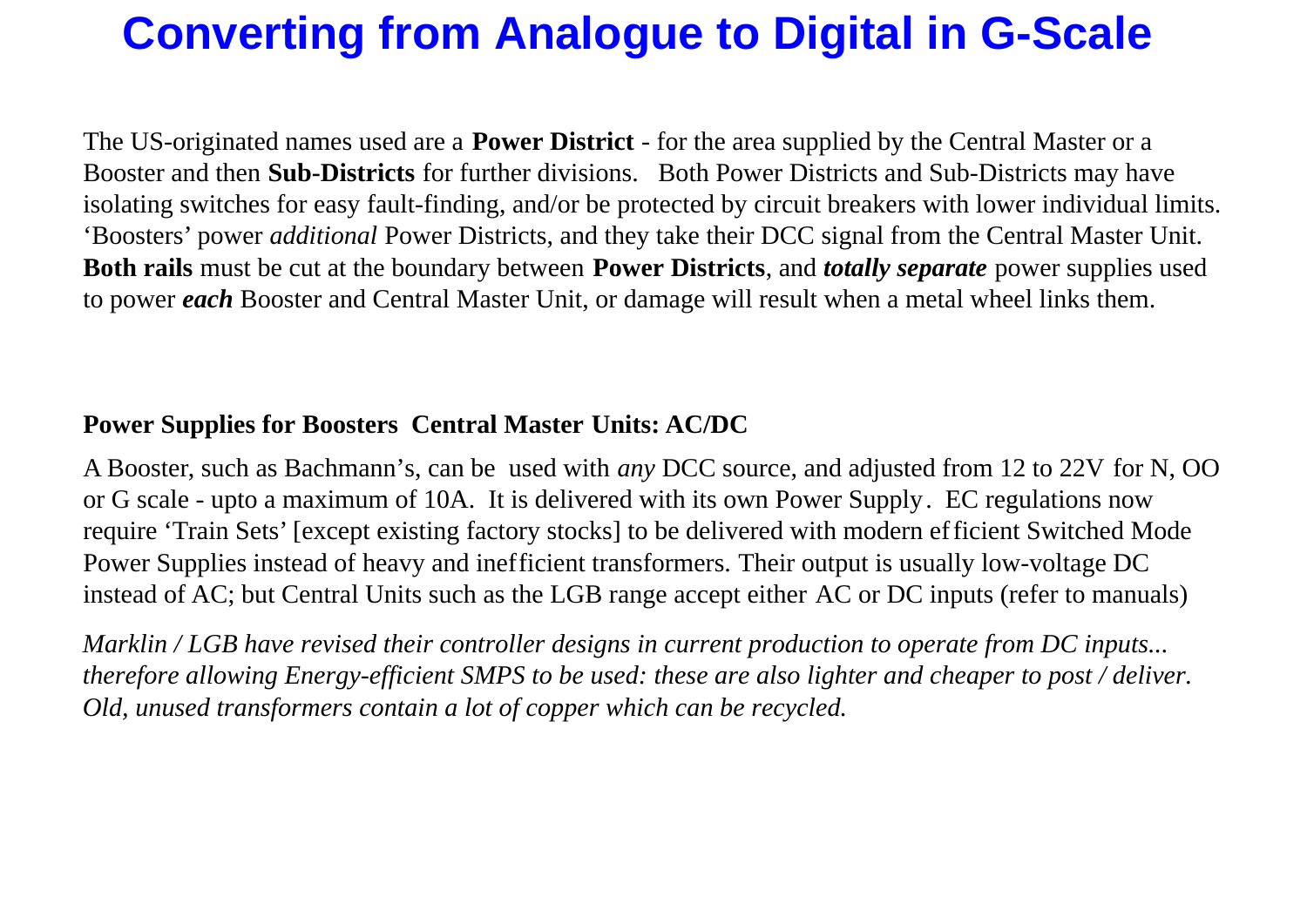### **So How Long is a Piece of String? (Or How long can the Wire be?)**

Copper is a good conductor (better than Nickel-Silver) which is why it is used for Electrical Wiring. A length of Bus-wire requires the current to flow through twice its length. Copper Resistivity=1.7 x 10 $-8$ Resistance(ohms) of *Twin*-Flex BusWire = *2* x Resistivity x (length in metres) / (cross-sectional area in m²)

| <b>Maximum Buswire Lengths v Maximum Current</b> 2V drop lengths |                                                |                                                                                          |     |                  |                  |     |     | <b>20V Short Circuit Lengths</b> | 16Vshort        |
|------------------------------------------------------------------|------------------------------------------------|------------------------------------------------------------------------------------------|-----|------------------|------------------|-----|-----|----------------------------------|-----------------|
| <b>Flex Type</b>                                                 | Area                                           | <u> Ohms/metre 1 ohm<sub>twin</sub> 2V@5A 2V@3.2A 2x[5.0] 2x[8.0] 2x[12A] 16V2x[3.2]</u> |     |                  |                  |     |     |                                  |                 |
| '3A mains flex' $0.50x10^{-6}$ m <sup>2</sup> = $0.068/m$        |                                                |                                                                                          | 7m  | 2.8 <sub>m</sub> | 4.3m             | 14m | 8m  | 5m                               | 3.4m            |
| '6A mains flex' $0.75x10^{-6}$ m <sup>2</sup> = $0.045/m$        |                                                |                                                                                          | 11m | 4.4m             | 6.8m             | 22m | 13m | 9m                               | 5.4m            |
| '13A mains flex' $1.25x10^{-6}$ m <sup>2</sup> = 0.027/m         |                                                |                                                                                          | 18m | 7.2m             | 8.8m             | 36m | 22m | 15m                              | 11m             |
| $\mid$ '10A' LV twin                                             | $0.79x10^{-6}m^2 = 0.043/m$                    |                                                                                          | 11m | 4.4m             | 6.8m             | 22m | 13m | 9m                               | 5.4m            |
| $\int$ 15A' LV twin                                              | $1.19x10^{-6}m^2 = 0.028/m$                    |                                                                                          | 17m | 6.8 <sub>m</sub> | 8.0 <sub>m</sub> | 34m | 21m | 14m                              | 10 <sub>m</sub> |
| $\frac{1}{20A}$ LV twin                                          | $2.12 \times 10^{-6}$ m <sup>2</sup> = 0.016/m |                                                                                          | 31m | 12.4m            | 19m              | 62m | 38m | 25m                              | 15m             |

Parallel runs of flex will increase the workable distance, as will additional parallel track connections. 5 Volt 'constant' coach lighting will not show the effect of dropping track voltage until about 8Volts.

If nearby locos show a dip in lighting when a digitally controlled point is changed, then this suggests additional bus wiring would be beneficial. In all cases, clean track will be the major criterion. Electronic Track Cleaners (which use h.f.) should NOT be used as these might interfere with the dcc signal, but *will* be in excess of the component voltage ratings, and therefore cause damage.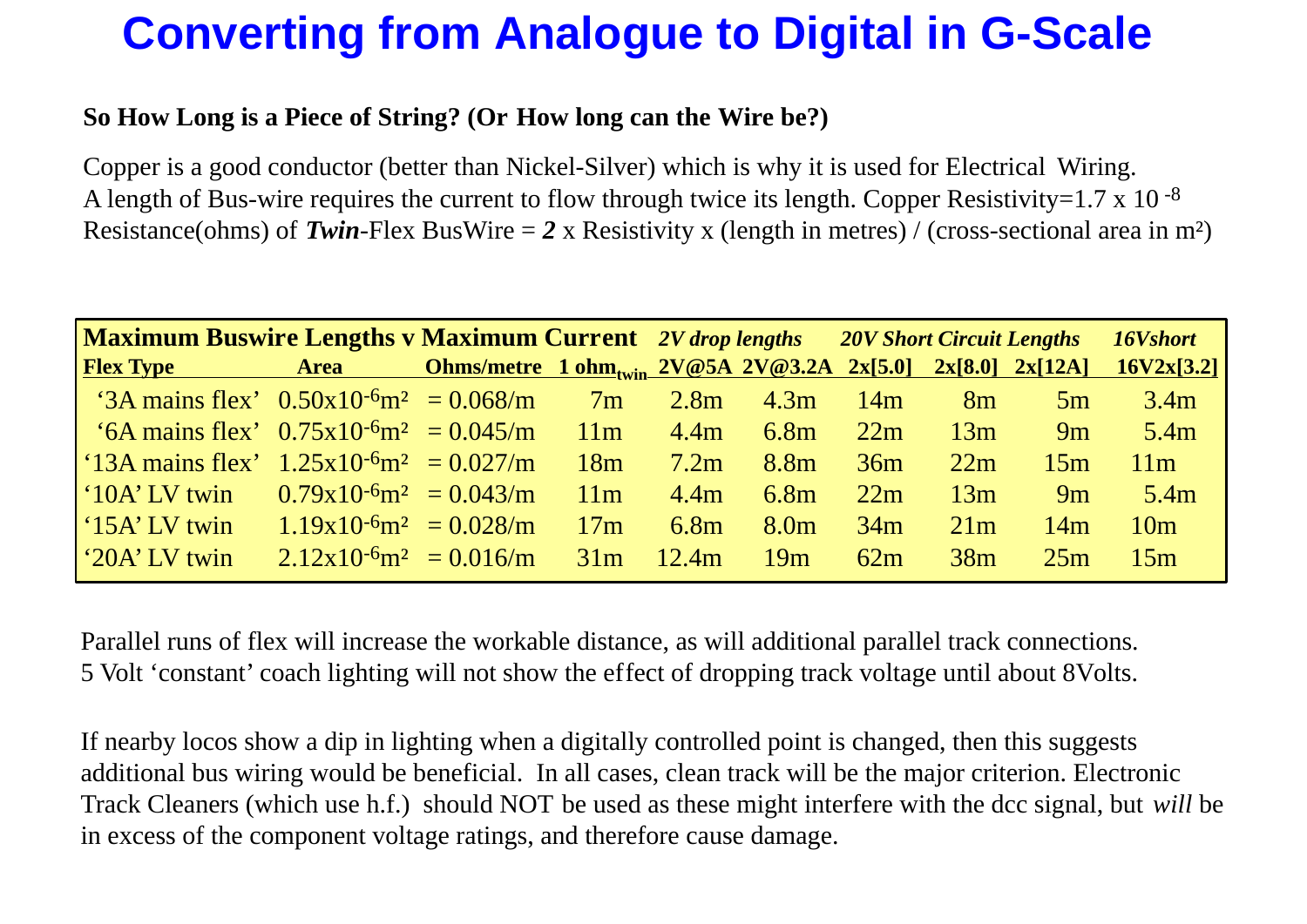### **Auto-Reverse Sections and Triangle Junctions**

Under Digital Control, the direction of travel is always *relative to itself* and not the track, as with analogue. Therefore the behaviour around a 'Reverse Loop' needs to be different. It can be simpler, but requires an Auto-Reverser Module. The module is designed to automatically switch the polarity (invert the phase) of the dcc (MTS) track signal as soon as the train enters the 'controlled' section, if the polarity (phase) is incorrect.

The train continues at normal speed, totally unaffected, because of the way that decoders work.

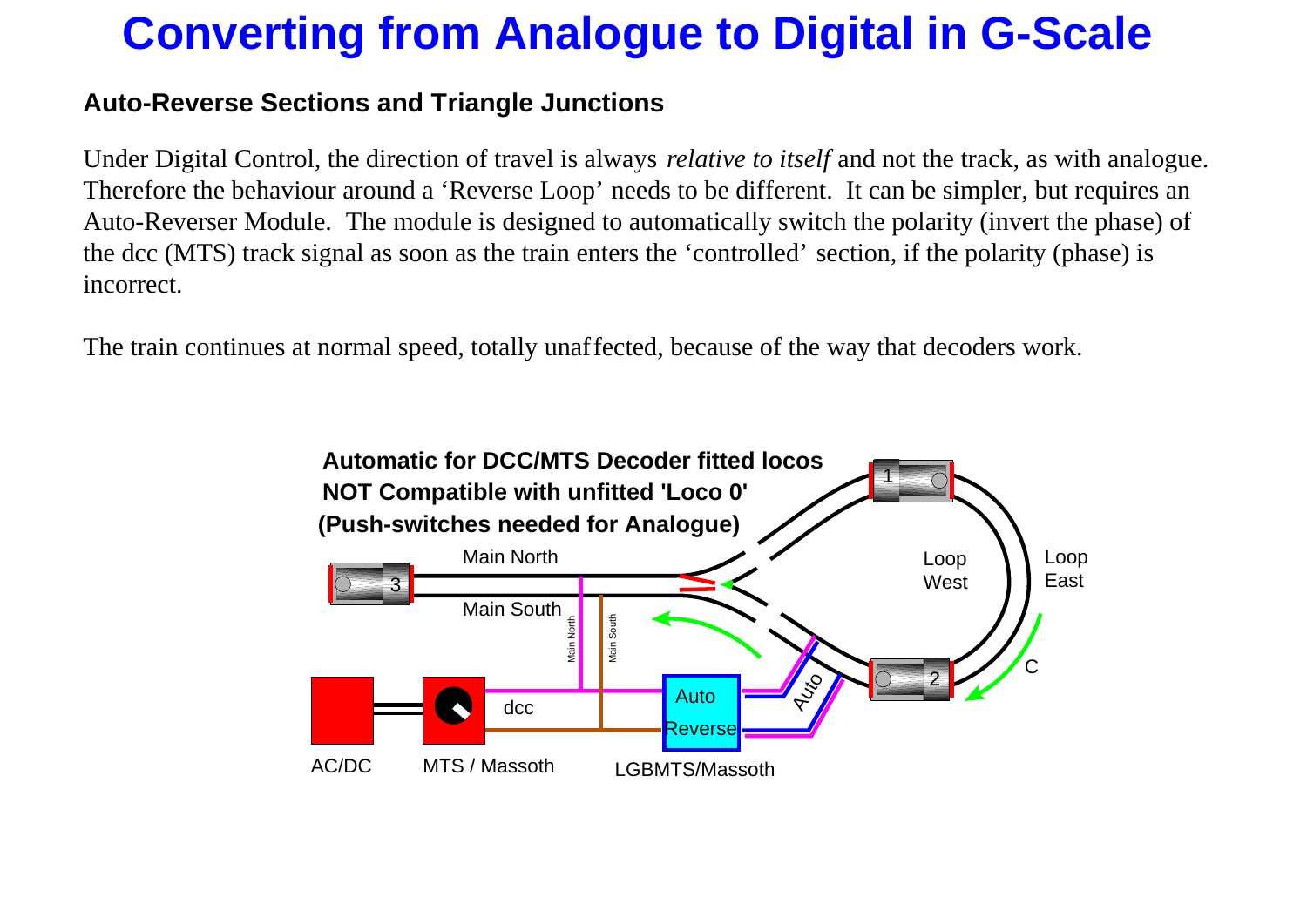The long-standing design of DCC/MTS Auto-Reverser shown in the previous diagram uses either relays or Electronic switches to swap the polarity if a Short-circuit is detected across any of the gaps at either end of the section: the high current momentarily flows across the metal wheel concerned (but not through or across the locomotive), and this high current immediately causes the internal circuitry to swap the connections, thus reversing the power, and removing the short-circuit ...the loco or train continues normally. It also relies on the 3 pieces of track having a good power supply (eg from a buswire connection). If the controller is powered up when a train is bridging either gap, it can be confused by the sur ge current.

A momentary 'push button' [Eg sprung-to-centre, DPDT] connected across either end of the controlledsection will mimic the shorting action of the loco, and 'preset' the polarity allowing the 'Loco 0' to approach and cross the gap without a problem, stopping briefly in the middle whilst the switch is operated; otherwise, at one of the ends, the loco would try to reverse itself when the polarity changed! ... this has led to the desire of a compatible auto-reverser which also avoids the momentary short circuit current (which could be as high as  $12A+$  on some systems!)

'As supplied', it is incompatible with an unfitted analogue loco being driven as 'Loco 0' because these are driven by modifying the mark-space ratio of the dcc track signal to create a 'non-zero' average, to which a simple motor will respond. {Note: directional lights will be on in *both* directions due to the ac nature of the dcc signal, and the motor will audibly buzz when the 'Loco 0' is stationary because full voltage is still present}.

The *new compatible Auto-Reversers* use a small section of detection-track (or an optical detector) to preset the polarity before the loco reaches the controlled-section, so that not even a momentary short-circuit ever occurs, and similarly when approaching the exit to the controlled section.

For both old and new types, the controlled-section must be long enough to hold all of the train if it has metal wheels - even if they are not used as pickups.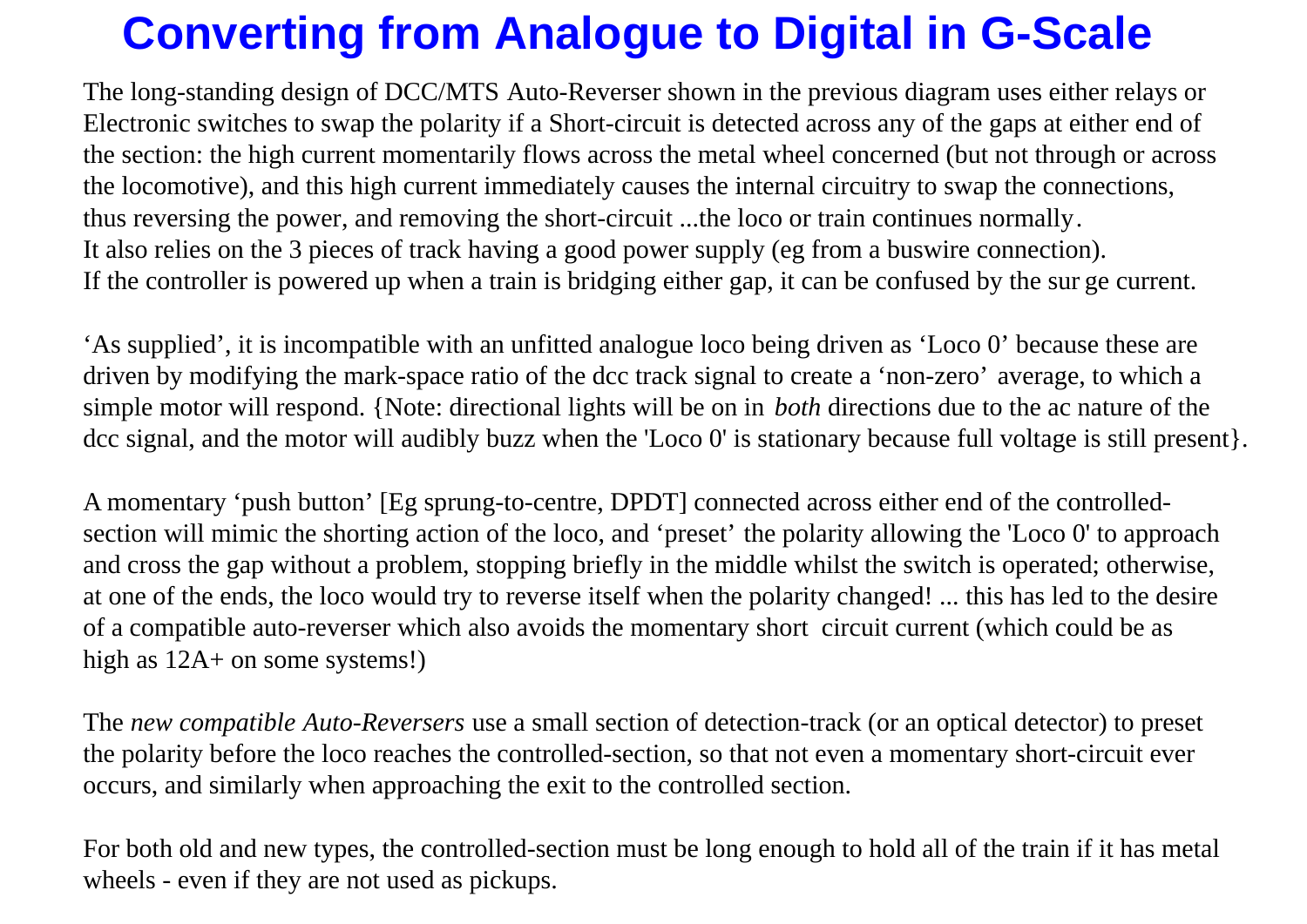

### **Sequence:**

Assume the points are now changed, and the loco reverses past 3 to beyond the next point ... no problems. Change the points again, and drive the loco, over the gap, to 4. Green is still  $(= Brown)$ . will short to Blue! Circuit *immediately* changes the controlled-Section Polarity, to that Green = Blue, loco continues forward. On past 1 to the last gap: Green is still  $( = Blue)$ , so no problems as the loco exits, with Green  $( = Blue)$ .

Train crosses gap near 1: Track Polarity becomes Green (= Blue) if it wasn't before. Train proceeds past 2 to gap: When the left wheel bridges the left gap, Green (= Blue) will short to Brown! Circuit *immediately* changes the Controlled-Section Polarity, so that Green = Brown, loco continues onward

*The additional sections used by the new, compatible design have not been included in the diagrams above.*



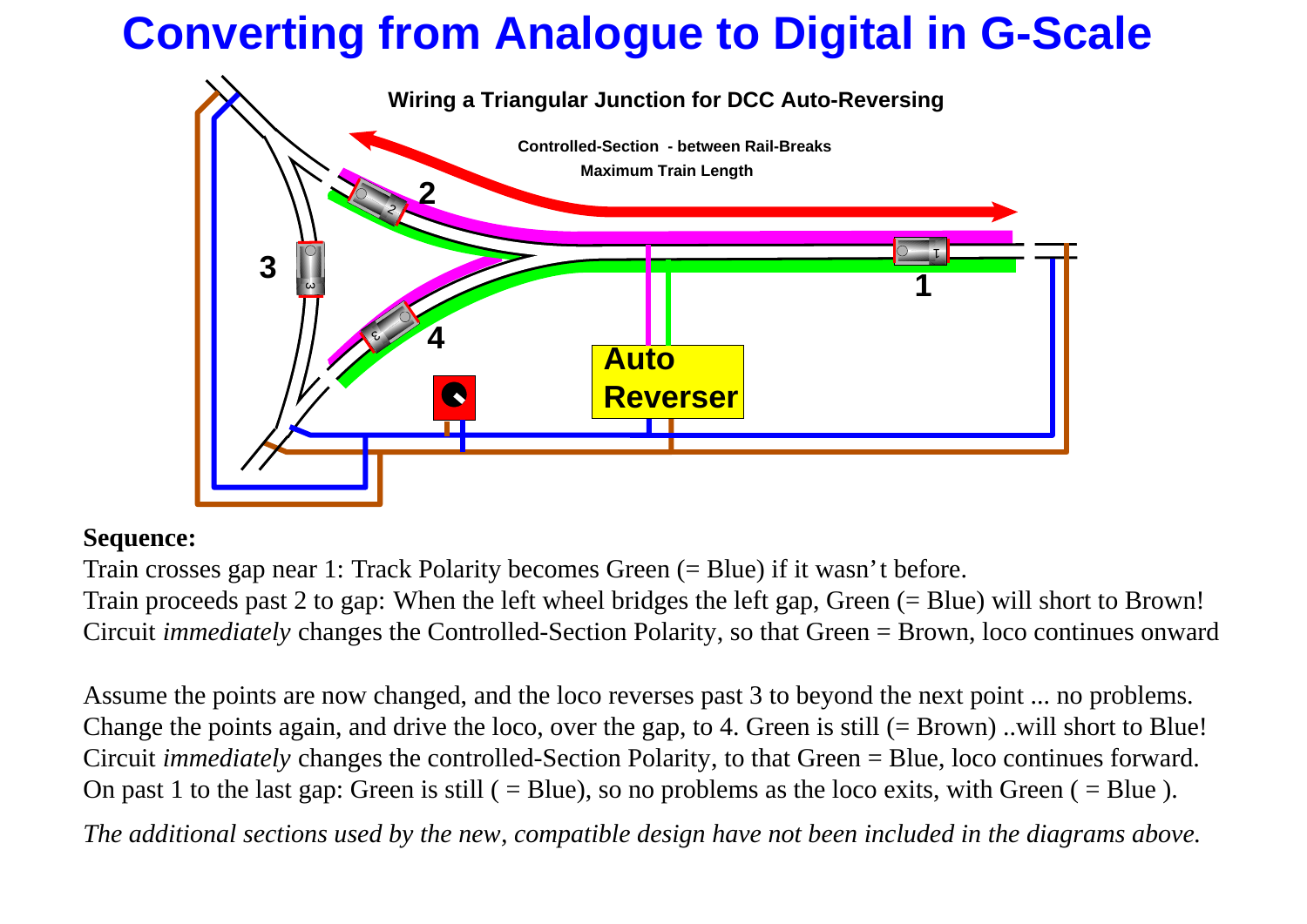### **DCC Remote Point Control**

Dcc Point and Signal control allows complete freedom of movement in the garden with wireless handsets.

### A DCC controlled Garden Layout, with Points controlled via DCC from the same handsets.

Track shown is a single Power District with no Sub-Districts: A Short affects ALL of the track. Power Connected to track at Red **A** Triangles All 24 Sets of Points are Controlled Digitally via Accesory Decoders powered off the Track / Bus Distribution - controlled from Handsets.

Therefore: Live Steam with Uninsulated Wheels cannot be run unless the Track Power is removed and points then changed manually. If a separate Accessory Bus wire had been used for the Points and Signals, they could still be changed remotely with Live Steam running.

When 'Live Frog; points are used then the Digitally Controlled Points should be on a Separate Bus if possible, so that the points can still be changed after a train has overrun the point or had a derailment in the area! LGB Points are 'Dead Frog' reducing this risk but prone to stalling.

This layout could be rewired into 2 or 3 Power or Sub-Districts.with the 2 Auto-Reverse Sections at the boundaries. Maximum observed Current with as many locos as possible running, has been about 6 Amps - the layout has a modest inline. 8A Limit.